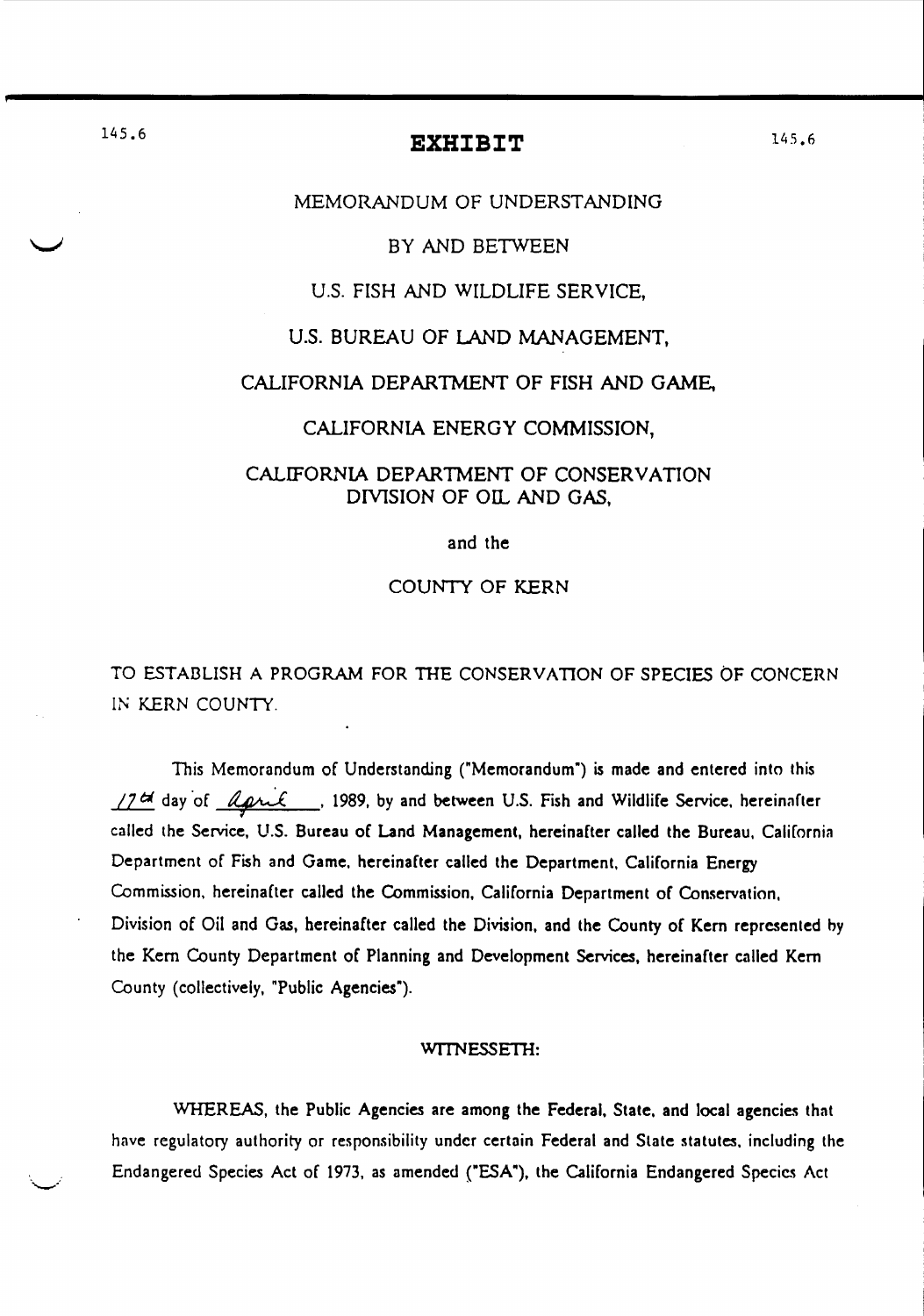of 1984 ("CESA"), the National Environmental Policy Act ("NEPA"), the California Environmental Quality Act ("CEQA"), and State Planning and Zoning Law. to protect "Species of Concern" and their habitats from adverse effects resulting from public and private development actions, and

WHEREAS, the multiple sources of authority under which the Public Agencies operate do not provide any individual agency with the authority to implement a comprehensive program. enlisting the efforts of all levels of government, to provide for the long-term survival of the Species of Concern in Kern County. and

WHEREAS. because of the overlap and concurrent jurisdiction of the Public Agencies. the private sector lacks assurances that compliance with requirements imposed by anyone Public Agency will be timely and will satisfy requirements that may be imposed by any other agency, and

WHEREAS, the Public Agencies desire that their respective concerns and responsibilities with regard to the conservation of Species of Concern be integrated and coordinated in such a manner as to ensure effective. timely, and mutually beneficial resolution of such issues within Kern Cqunty, and

WHEREAS, the Public Agencies together with representatives from private conservation groups, and oil and gas, agriculture, and urban development, have voluntarily and mutually established a multi-agency work group, known as the Kern County Threatened and Endangered Species Work Group ("Work Group"), for the purpose of developing a program to conserve the Species of Concern in Kern County, with emphasis on the valley floor portion of the county. and

WHEREAS. Kern County is desirous that their local land use regulations and development decisions comply with State and Federal environmental and endangered species statutes and regulations. and. along with local industry, that planning within the County provides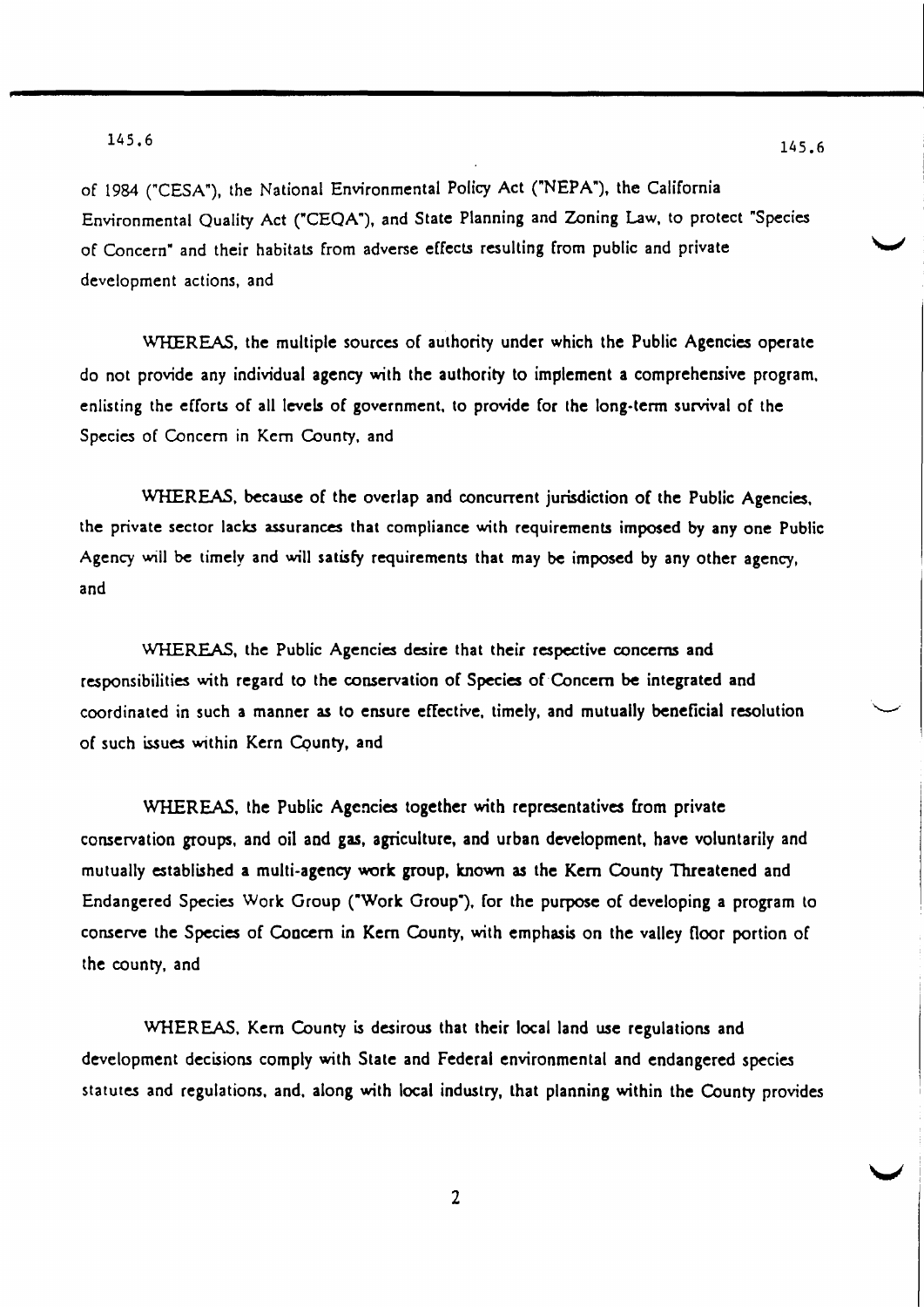for continued economic growth and development and ensures a healthy economic environment for its citizens and industries,

THEREFORE, it is mutually agreed and understood that:

## 1.0 PURPOSE OF MEMORANDUM

The Public Agencies have entered into this Memorandum to define relationships among agencies with permit or regulatory authority over Species of Concern and to develop a cooperative program called the Kern County Endangered Species Program. which will ensure that the activities of private parties will comply with applicable laws and regulations concerning the Species of Concern in Kern County, and which will provide long-term protection of such species.

#### 2.0 PURPOSES OF THE PROGRAM

The purposes of the Kern County Endangered Species Program. hereinafter called the Program. are as follows:

2.1 Protection of Species of Concern. To conserve and protect Species of Concern and their habitats within Kern County.

2.2 Assurances to Private Sector. To provide a means to standardize and integrate mitigation/compensation measures for Species of Concern 50 that public and private development actions together with mitigation/compensation measures established by the Program for such action(s) will satisfy concurrently without duplication or unnecessary delay applicable provisions of Federal and State laws and applicable local ordinances and regulations.

2.3 Cumulative Effects. To specify mitigation measures needed to lessen or avoid the cumulative effects of development activities on Species of Concern and eliminate. where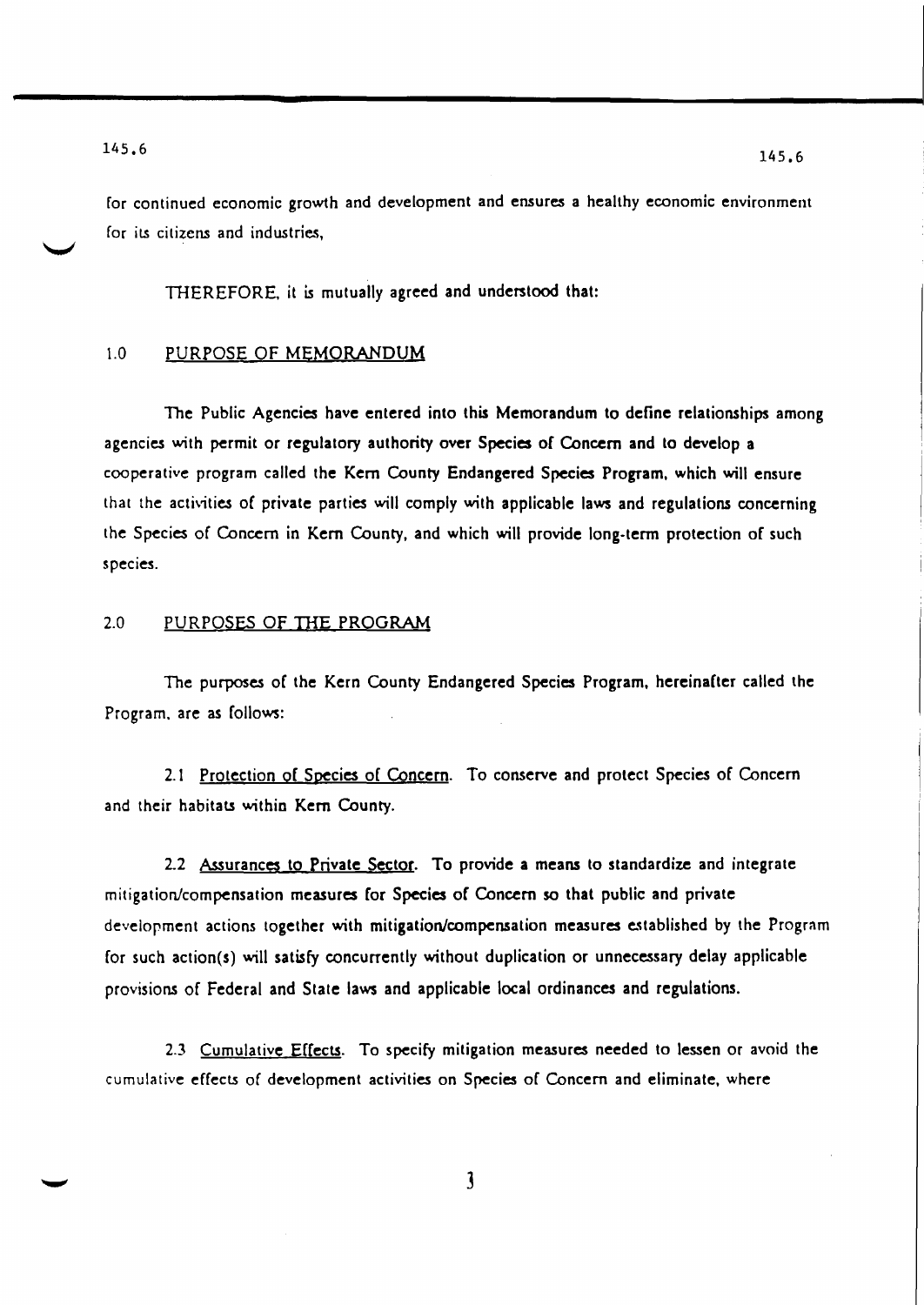v

possible, the requirement of case-by-case review of all such effects that will be mitigated by the specific measures.

The foregoing shall be accomplished through certain procedural components of the Program. as described below, including. but not limited to. (a) an Endangered Species Element to be adopted by the Board of Supervison of Kern County that addresses the conservation of Species of Concern. (b) a conservation plan(s) for such species in the valley floor portion and perhaps other parts of Kern County which may affect adjoining counties (e.g., San Luis Obispo - Carrizo Plain). (c) an implementing agreement between the public and private sector participants to ensure execution of the conservation plan(s), and (d) Section 10(a) permit(s) pursuant to the ESA to authorize incidental taking of federally listed species.

2.4 Equitable Distribution of Mitigation/Compensation Obligations. To ensure that the costs of mitigation/compensation measures apply equitably to all agencies and private sector groups conducting activities affecting Species of Concern.

### 3.0 COMPONENTS OF THE PROGRAM

The program will include the following components:

3.1 Endangered Species Element: The Element will establish county-wide goals. policies, and implementation programs for addressing issues affecting Species of Concern and their habitats. The Element will provide a comprehensive policy framework that links Slate and Federal species conservation programs with local land use planning to ensure coordinated. effective; and timely resolution of conflicts between development and the conservation o( Species of Concern, especially listed species.

3.1.1 The Element will provide broad policy, foundation, and direction (or the preparation of conservation plan(s) and other related programs in the county. The Element will be broader in scope and more comprehensive than the area-specific conservation plan(s).

 $\overline{4}$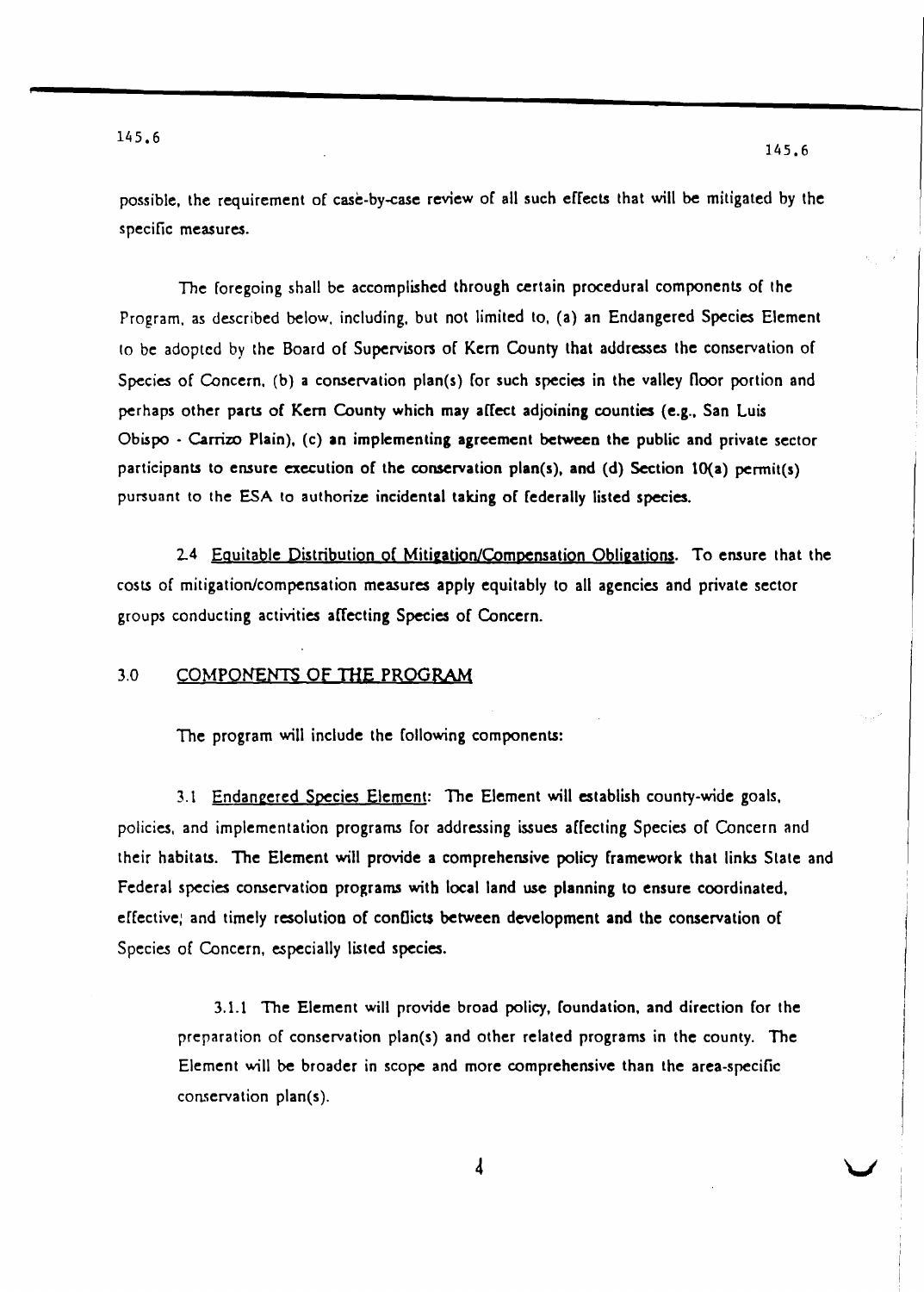i I

i ---------'1

3.1.2 The Element will address the full range of land use issues, including urban, oil and gss, mineral, and agricultural development. The State requirement for consistency between general plan elements will afford the opportunity to conform land use planning programs. including the land use, conservation. and open space elements of the general plan. with the Endangered Species Element, and to provide for the necessary linkage with local permit, zoning. and subdivision ordinances.

3.1.3 The Element will be prepared concurrent with and independent of the preparation of any conservation plans to be prepared pursuant to Section 3.2, below.

3.2 Conservation Plan: A conservation plan will be prepared by Kern County [or Species of Concern within the valley floor portion of Kern County (shown on Exhibit A) concurrent with the preparation of the Element described in Section 3.1, above. Other portions of the county may be similarly addressed later. Kern County will submit the plan to (1) the U.S. Fish and Wildlife Service as part of County's application for a Federal permit authorizing incidental taking of federally listed endangered and threatened species pursuant to Section lO(a) of the ESA and to (2) the other Federal and State agencies party to this Memorandum for their respective review and approval. The plan will identify the mitigation/compensation measures that will satisfy the requirements of Federal, State, and local law, including but not limited to ESA, CEQA, and CESA, regarding the protection of the Species of Concern and their habitats. Development of the conservation plan must comply with requirements descrihed in 50 CFR Part 17. (For additional details. see Federal Register 50:39681-39691. 1985.) The Section 10(a) permit will authorize Kern County, and private parties operating under the authority of the permit, to carry out activities that result in the incidental take of Species of Concern that are federally listed.

3.2.1 It is intended that the review and approval of the conservation plan by the participating Federal. State, and local agencies will satisfy the requirements of applicahle Federal and State environmental law. It is the intent of the parties to eliminate projectby-project review of the effect of development activities on the Species of Concern, to the full extent authorized by law, and to ensure that mitigation/compensation measures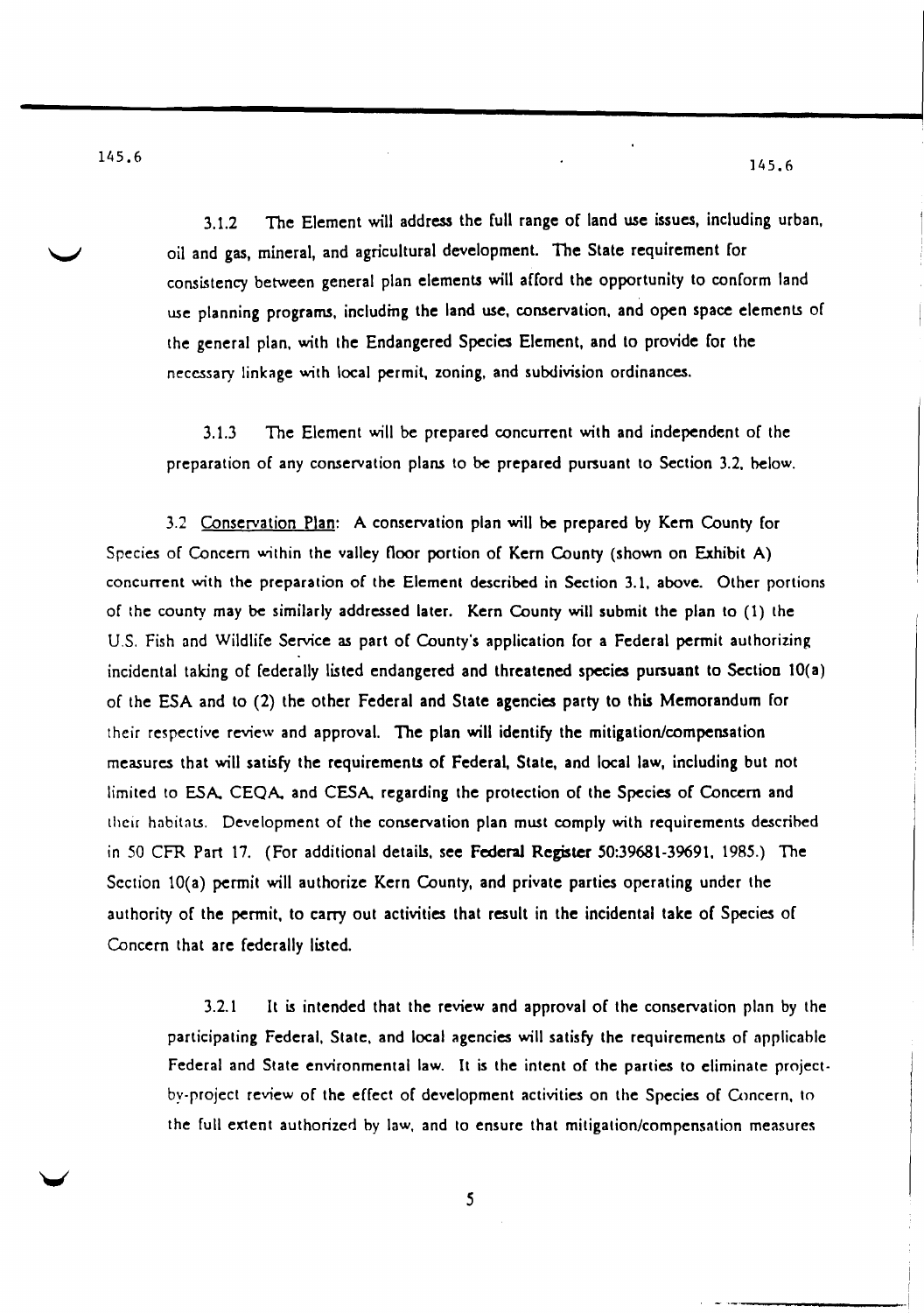are not imposed beyond those detailed in the conservation plan(s) for such development activities provided conditions under which the conservation plan was formulated have not significantly changed. Such a conservation plan will satisfy the participating Federal and State agencies with respect to the protection of the Species of Concern by, among other possible mechanisms, providing uniform and biologically viable mitigation/ compensation measures for application to development activities. Such mitigation measures will be developed subject to the approval of participating Federal and State agencies.

3.2.2 Individual landowners. groups of landowners. or development interests may choose to comply with the terms and conditions of an applicable and approved conservation plan affecting their proposed activities. Alternately, they may choose to prepare and submit their own conservation plan and Section 10(a) permit application when their activities may result in incidental take of federally listed species and, if State or local agency approval is required. they may choose to submit their proposal outside the existing conservation plan umbrella.

3.2.3 The conservation plan for the valley floor will be prepared concurrent with and independent of the preparation of the Element prepared pursuant to Section 3.1, above.

3.3 Implementing Agreement. The conservation plan shall be implemented through an enforceable agreement The agreement shall specify the operating parameters of the conservation plan for the valley floor and any other area in the county. The Agreement specifies the obligations, authorities, responsibilities, liabilities, benefits, rights, and privileges of all parties or signatories to the subject conservation plan to be prepared and submitted with the Section 10(a) permit application. It is intended that the agreement will be entered into by Kern County. the other Public Agencies approving the conservation plan. and any private party having an obligation or role in implementing the conservation plan. The agreement will provide specific mitigation commitments for private parties and Public Agencies conducting development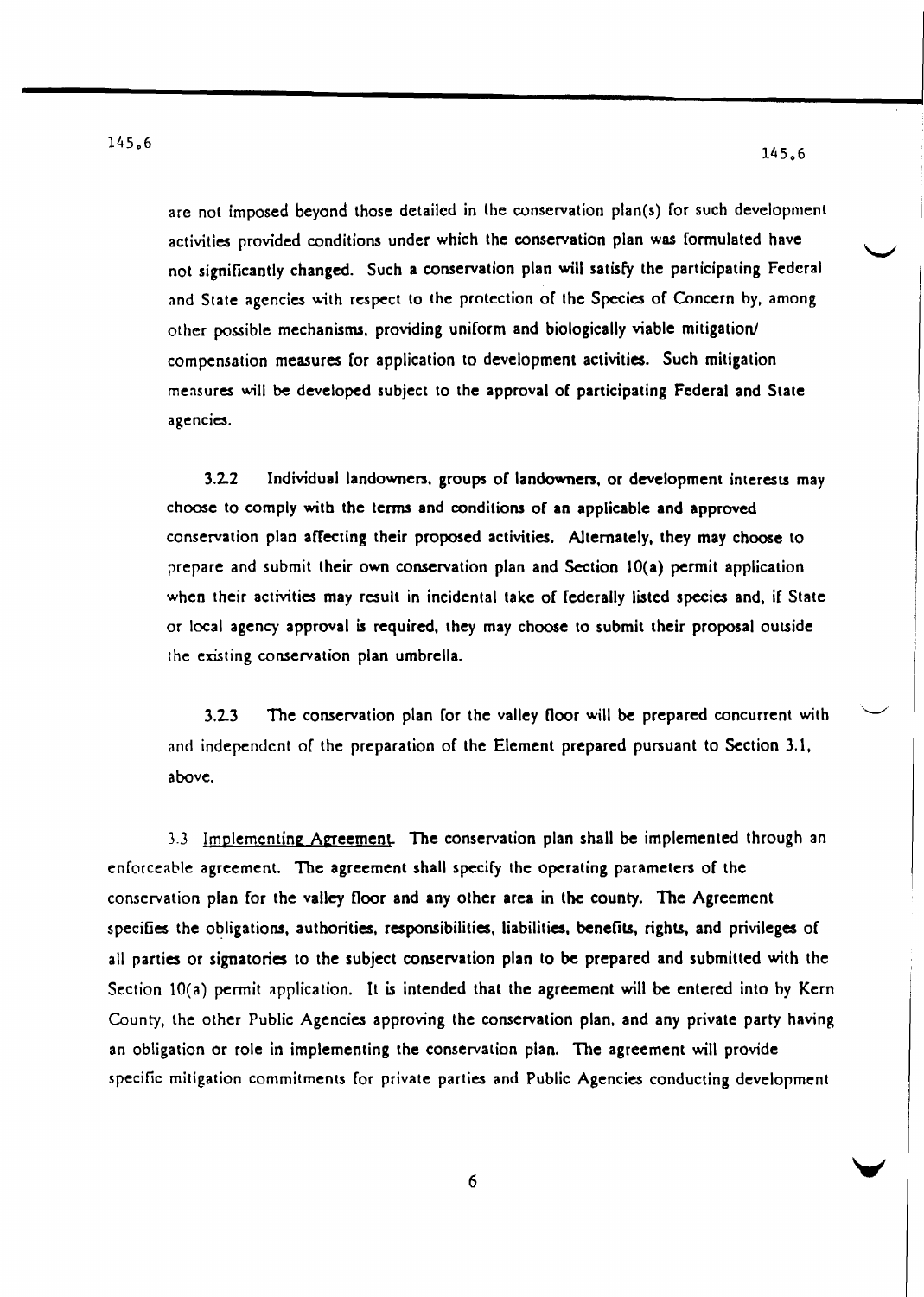activities, and assurances by the Public Agencies to prevent the imposition of inconsistent or overlapping mitigation/compensation requirements under any Federal, State, or local law.

#### 4.0 STEERING COMMfITEE

Kern County will appoint steering committee(s), consisting of representatives of the parties of this Memorandum, insofar as each may agree to so serve, and any other members as may be determined by the County, including, but not limited to, the private sector members of the Work Group, to oversee preparation of the Element, conservation plan(s), and associated environmental documents. Actual preparation of these documents will be undertaken by the County and/or their consultants.

#### *5.0* ENVIRONMENTAL REVIEW

5.1 CEOA Compliance - Conservation Plan. Adoption of an Endangered Species Element by Kern County and approval of a conservation plan(s) and implementing agreement(s) by the State agencies are actions subject to CEQA review. It is understood the County will act as the lead agency and prepare an Environmental Impact Report ("EIR") or EIR's for the Element and the valley floor conservation plan. In the preparation of the environmental documents for the conservation plans, the participating State agencies shall act as responsible agencies in accordance with Section 15096 of the CEQA Guidelines. The EIR of the Element and the valley floor conservation plan shall operate as Program EIR(s) pursuant to Section 15168 of the CEQA Guidelines. The preparation of the Program EIR(s) will provide for the certification of appropriate environmental documents (e.g., negative declarations). if necessary, by Kern County and other agencies for projects within the conservation plan area that comply with the measures described in the plan that avoid or mitigate significant impacts to Species of Concern, as defined under Section 15065 of the CEQA Guidelines. The preparation of a Program EIR(s) will avoid duplicative reconsideration of basic policy considerations and ensure consideration of cumulative effects of individual project impacts. Upon certification of the Program EIR(s), all subsequent projects, as defined in the PRC 21065 and Section 15378 of the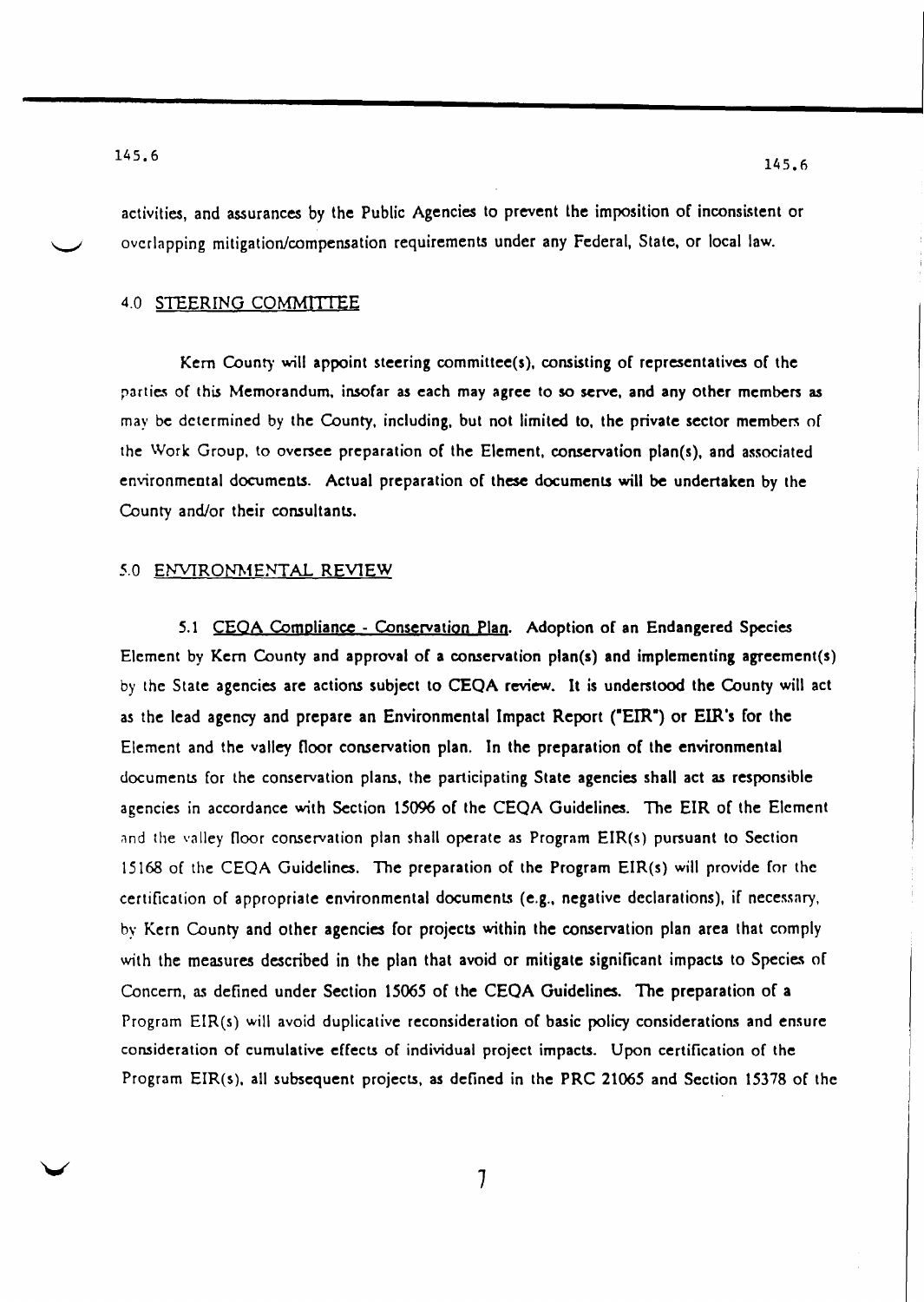CEQA Guidelines, shall continue to be processed by the lead agency through preparation of an initial study and circulation of that study for comment by trustee agencies.

5.1.1 CEQA Compliance - Project. It is not the intent of this Memorandum to create new discretionary permit requirements or to increase unnecessary land use regulations. The lead agency will comply with CEQA requirements to mitigate adverse impacts to Species of Concern by implementing the mitigation requirements established by the Program ErR. All permits and other entitlements shaU be issued as early in the development process as is feasible for project development. Nothing in this Memorandum is intended to modify or alter the requirements of CEQA with regnrd to review of projects by lead, trustee, or responsible agencies. Further this Memorandum shall not have the effect of transforming discretionary approvals into ministerial acts or ministerial acts into discretionary approvals.

5.2 NEPA Compliance. Issuance of a Section  $10(a)$  permit by the Service is an action subject to NEPA review. It is understood that the Service will act as the lead agency under NEPA and will prepare either an Environmental Assessment ("EA") or an Environmental Impact Statement ("EIS"), as appropriate with regard to the Section 10(a) permit and accompanying conservation plan. The EA and EIR may be prepared and circulated concurrently with the Program EIR.

#### 6.0 FUNDING

The Work Group wiU attempt to secure funding for preparation of these documents and the associated environmental reports. The group will explore all potential sources, including but not limited to Federal and State agencies. conservation organizations. and private industry. Work will continue on Program development so long as sufficient funding is available to Kern County to offset all costs.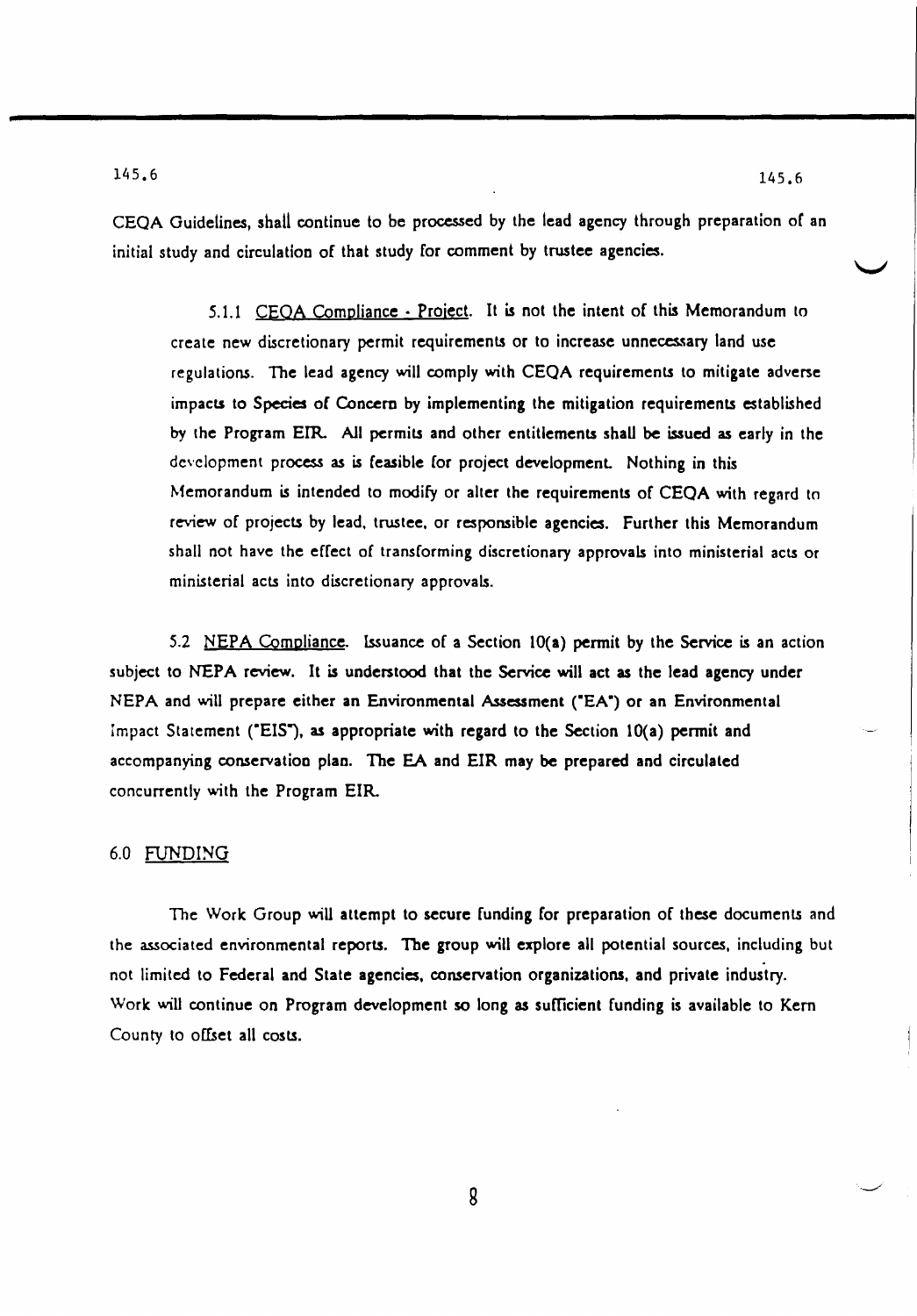## 7.0 SPECIES OF CONCERN

Species to be specifically addressed in the Endangered Species Element and any areaspecific conservation plan will be determined by Kern County based upon recommendations to be provided by the Steering Committee. following opportunity for public input.

#### 8.0 PUBLIC INVOLVEMENT

It is the intent of the parties to this agreement that the public will be afforded sufficient opportunity to provide input to the Element and the conservation plan for the valley floor. not only during the required CEQA and NEPA review process. but during the scoping and planning process. as well.

# 9.0 RELATIONSHIP OF PROGRAM TO THE ESA AND CESA

9.1 Section 4 of the ESA. Because of the requirements of Section  $4(f)$  of ESA, as amended in 1988. the preparation or revision by the Service of recovery plans for any of the Species of Concern must be closely coordinated and consistent with the terms of any conservation plan or other program affecting such species. In addition. the Service will. to the maximum extent practicable, incorporate in each recovery plan objective, measurable criteria that when met would result in the delisting of such species.

9.2 Section 7 of the ESA. Section 7 of the ESA requires all Federal agencies to initiate formal consultation if their actions may affect federally listed species (50 CFR ; 402.14). Though a conservation plan may address in some fashion Federal land. the issuance of a Section lO(a) permit does not eliminate the need for Federal agencies to comply with Section 7. Nonetheless. the appropriate use by a Federal agency. regardless whether that agency is a signatory to this Memorandum or any conservation plan, of mitigation/compensation measures established by an approved conservation plan will satisfy the requirements of Section 7. Moreover, in the case of jeopardy biological opinions, the Service intends to use, where appropriate. such measures as reasonable and prudent alternatives.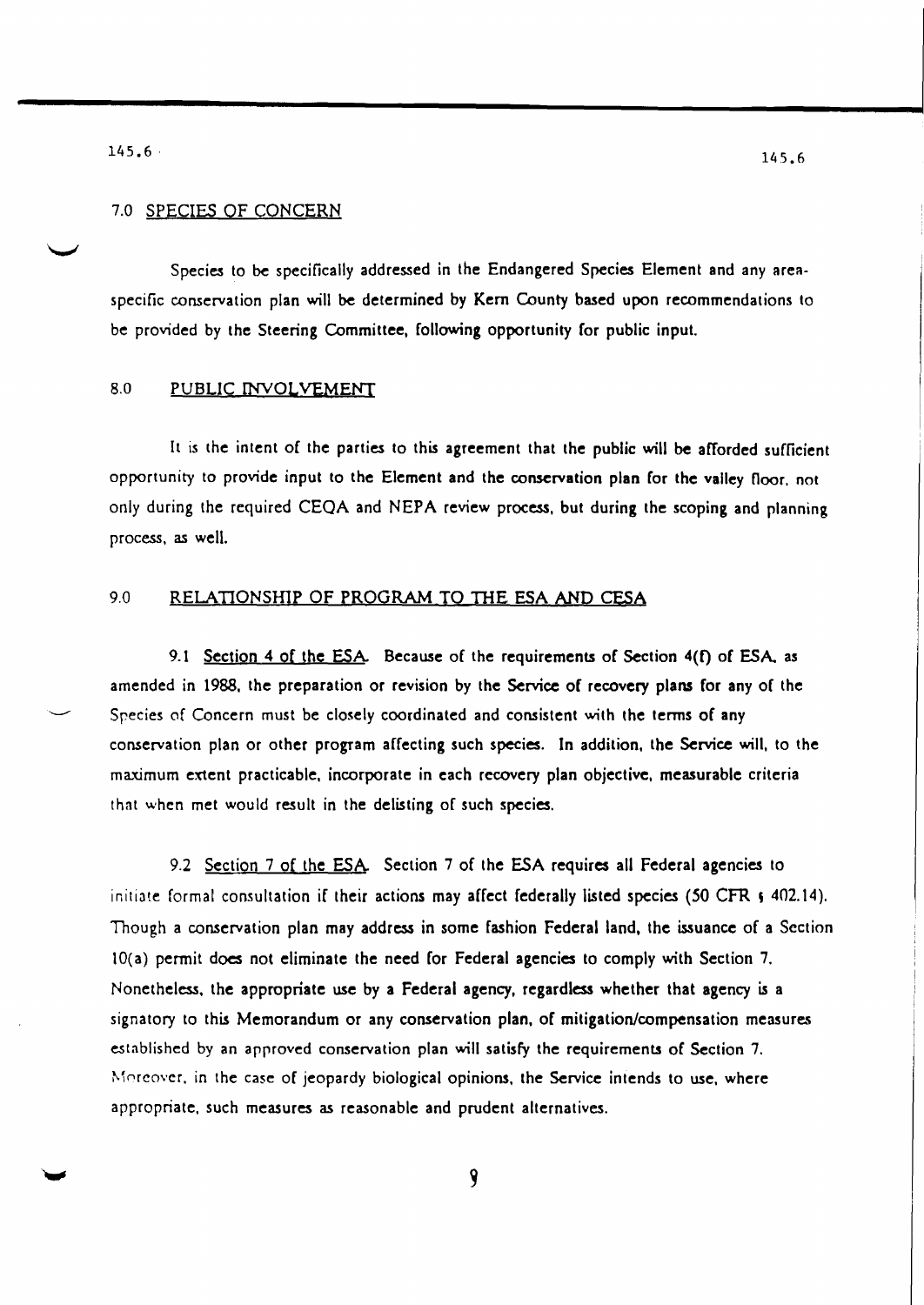9.3 CESA. Section 2053 of the Fish and Game Code establishes State policy that State agencies should not approve projects that would jeopardize the continued existence of any endangered or threatened species or result in the adverse modification of habitat essential to the continued existence of those species. Further Section 2080 of the Fish and Game Code prohibits the import or export from California, or take, possession or sale within California of any threatened or endangered species. It is the intent of this Memorandum to implement the identified provisions of CESA by establishing a planning process that will avoid the adverse modification of habitat essential to the species, and ensure the continued existence of such species.